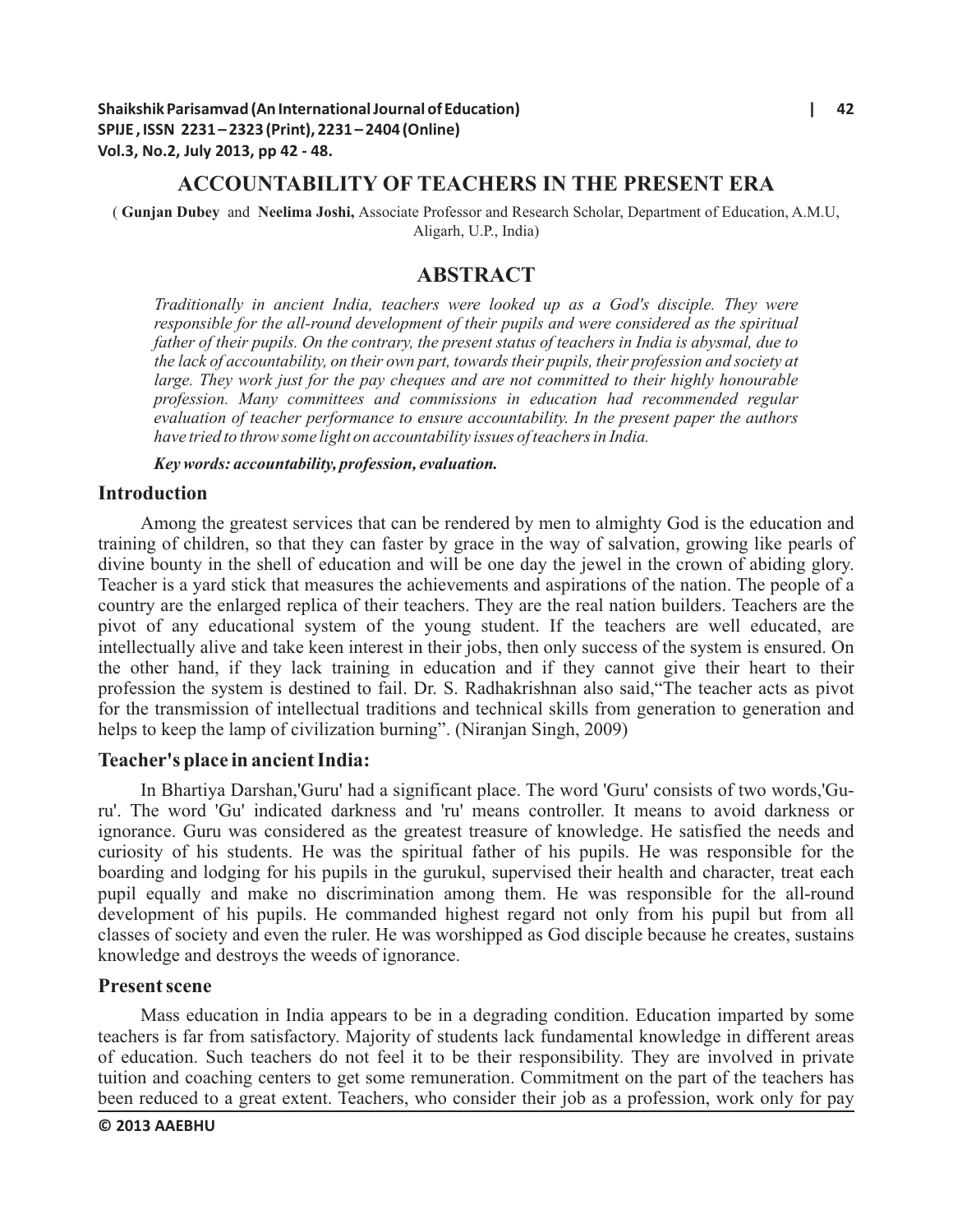#### **SPIJE, Vol.3, No.2, July 13 | 43**

cheque. Their work is considered useful for their own sake. Since per chance they have occupied a professional chair they try for their own good, at the cost of others.

Kabe (2011) found in his research that all the inputs to the educational system in India like, government funds, teachers' salaries, students' enrolment rates and access, teacher qualification, training and school infrastructure have been taken care of. Even then, according to the Annual Status of Education Report (ASER-2010), the student learning levels in India is abysmal- 46% of 5th grades cannot read basic text in their local language; and 64% cannot do basic mathematical functions. The drop-out rates are very high(more than 50% drop out by 8th grade) and only 12.4% actually graduate from college. This all can be explained only by one factor-Accountability. Almost 65% of the teaching resources are wasted in India as a result of teacher absence and inactivity in school classrooms. Teacher absenteeism is chronic in India and only half the teachers who are actually present in the classroom are actively teaching. The lack of teacher responsibility in India stems from poor monitoring, high level of corruption, influence and power of teacher unions, inability to hire/fire teachers, seniority-based salary structure and extreme centralized nature of the educational system.

According to IIM Calcutta Report on Education (2010) - 'teacher's accountability is a concern'. It points out 'managing committees do not spend time on academic matters. The committees spend most of the time on matters concerning physical infrastructure.'It is essential to ensure that a teacher regularly spends 5 hours in the school every working day. A teacher should also take classes as per schedule.The report recommends innovative means of learning and incentives. An incentives scheme (in the lines of PratibhaParvin Madhya Pradesh) may be launched for the teachers in primary and upper primary schools (Indian Express, 4th July 2010).

NPE (1986) calls upon teachers to be accountable to the students, parents, community and their own teaching profession. It enunciated that a system of teacher evaluation –open, participative and data based would be created. It also stated that norms of accountability would be laid down with incentives for good performance and disincentives for non-performance.

On the lines of the above recommendations of NPE(1986) state cabinet of Himachal Pradesh took a decision that 'Teachers and headmasters of all government owned schools affiliated to Himachal Pradesh Board of school education will now be held responsible and accountable for poor results of their students in classes VIII, X and XII. The performance of the school in these examinations will not only reflect directly on the annual confidential report (ACR) of the teacher and the headmasters it will also lead to a bar on salary increments. If a class scores a result of 75% and above, its teacher will be marked 'outstanding' in the ACR while 65% results will earn a 'very good' for the class teacher. If the result of a school and a particular subject is below 25% the headmaster and the teacher will be given a warning. If similar results are repeated, their increments can be stopped and they can be transferred too. (Indian Express,  $10<sup>th</sup>$  Dec. 2009)

## **Aquestion here arises "What is Accountability?"**

According to Webster's Encyclopedia Dictionary, accountability means one's subjection to having to report, explain or justify and he is responsible and answerable to somebody else.Leon Lessinger(1971) stated that "accountability is the product of a process." Accountability means that a public or private agency entering into a contractual agreement to perform a service will be held answerable for performing according to agreedupon terms, with an established time period, and with a stipulated use of resources and performance standards. (Taylor 1992).

In layman's language accountability means an accounting of one's performance with respect to the responsibility given to an individual. The account of his or her performance is taken by an